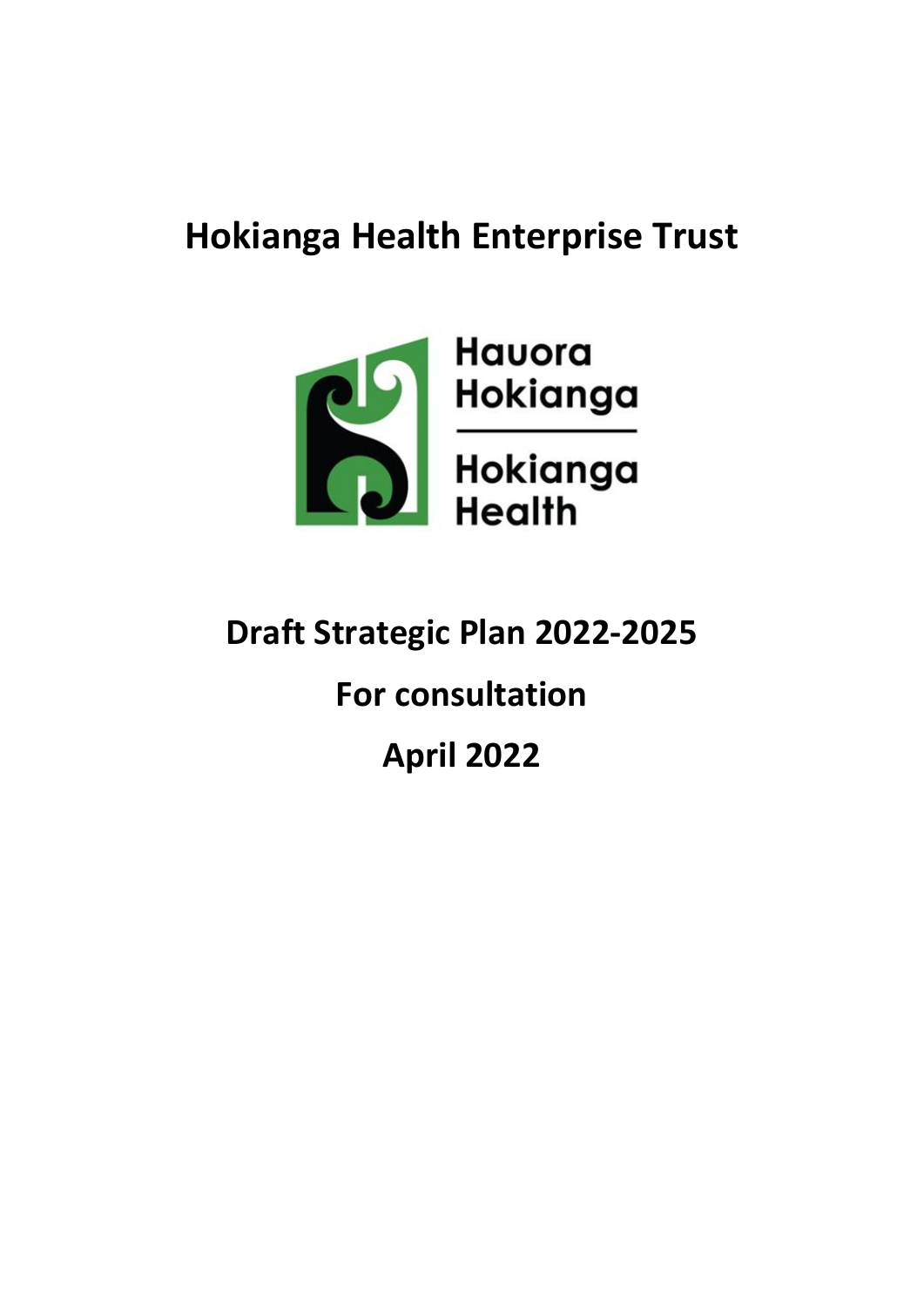## Draft Strategic Plan 2022-2025

## Table of Contents

| Appendix B: Rarangahia mai te Takapau Taonga - Interweaving the Cultural Landscape  13 |  |
|----------------------------------------------------------------------------------------|--|
|                                                                                        |  |
| Appendix D: Extract from Synopsis Workforce Development Report (2021)  17              |  |
|                                                                                        |  |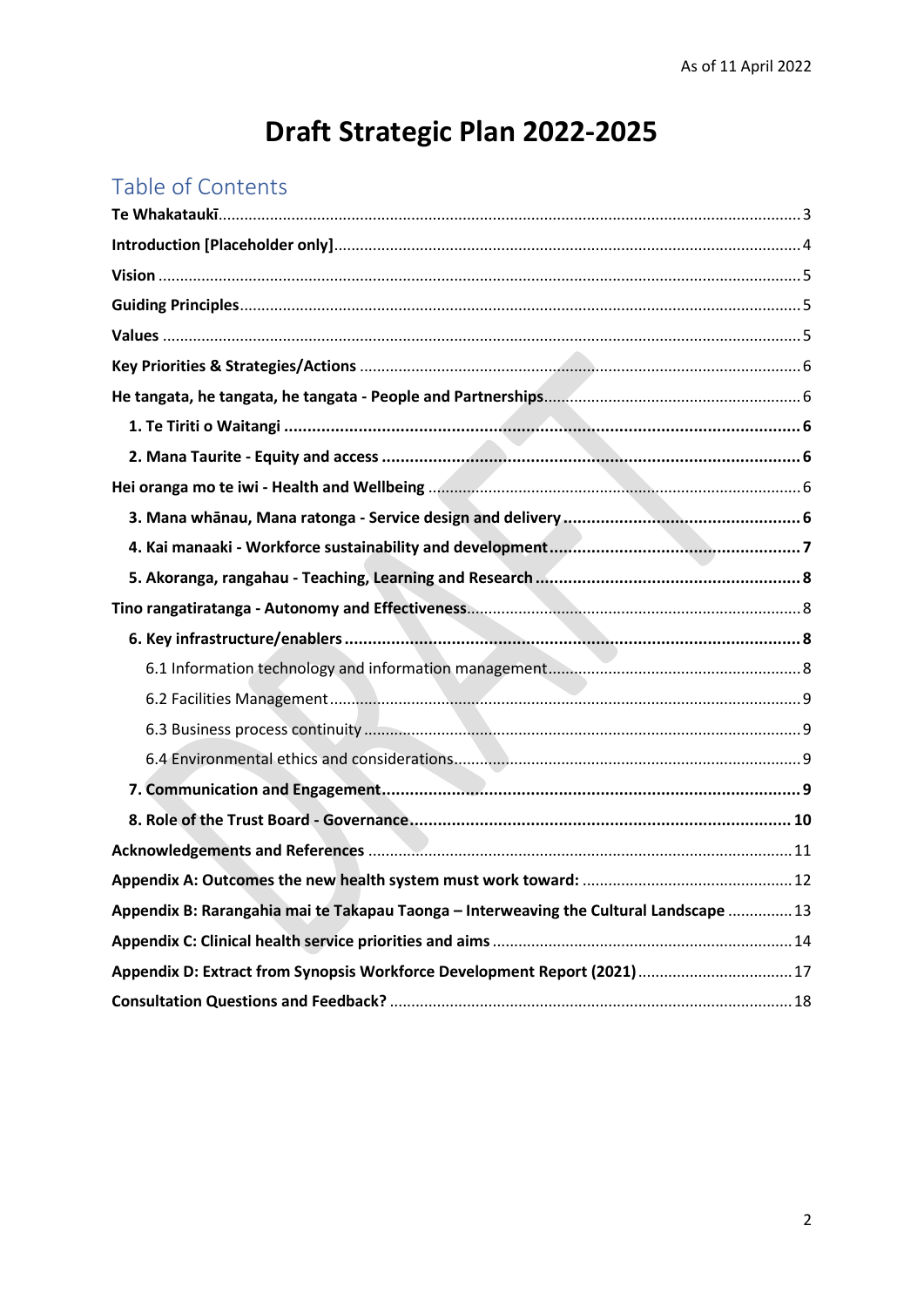## <span id="page-2-0"></span>**Te Whakataukī**

E tere e ngā waka i ngā tai o Tangaroa i roto i te awa tapu o Hokianga, ki a Niwa rāua ko Arai-te-Uru, ngā taniwha tiaki i te wahapū. Huri whakaripo ki a Pouahi rāua ko Mapuna, Ngā toka whakaora o Hokianga Whakapau Karakia.

Whakarongo ki ngā hau o te hauāuru ki ngā wai māturuturu o ngā maunga whakahī ki a Papatūānuku, te herenga o te mana, te ihi, me te tapu o te tangata, te whakaritenga o ngā wawata o te Hauora o Hokianga.

Tihe Mauri Ora!

The tides of Tangaroa carry the canoes Swiftly on the sacred river of Hokianga, Towards Niwa and Arai-te-Uru, The guardians of the river mouth. They turn to Pouahi and Mapuna, At the heart of Hokianga.

Listen to the wind from the West And to the trickling waters of the beloved mountains Flowing through Papatūānuku, binding together the people For whom the aspirations of Hauora Hokianga are fulfilled.

Behold the sneeze of life! Joe Topia (*former Trust Chair 1999-2008*)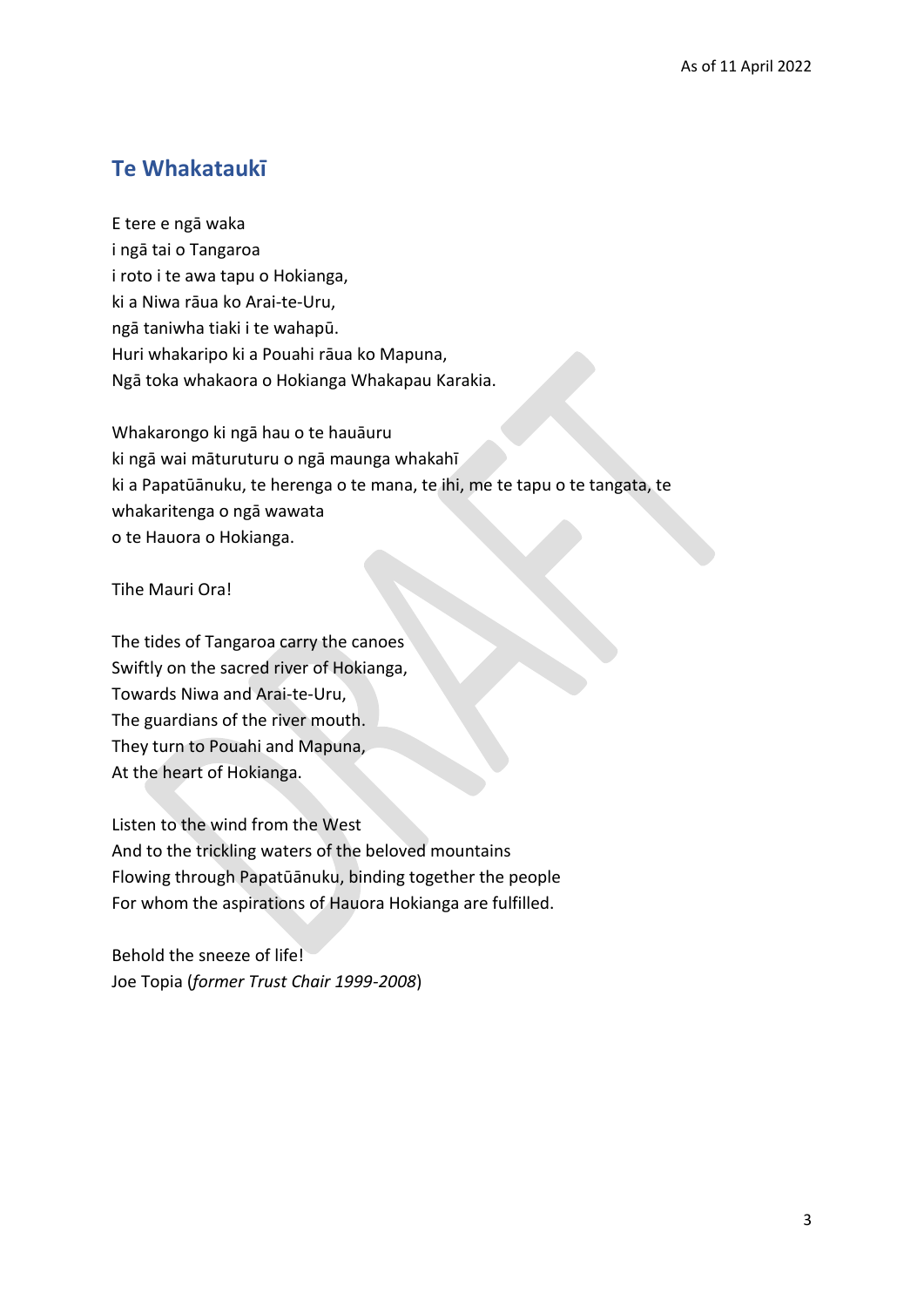## <span id="page-3-0"></span>**Introduction [Placeholder only]**

The Hokianga Health Enterprise Trust (and Hauora Hokianga as the health provider) have a strong commitment to delivering high-quality, integrated health and wellbeing services, to providing equitable access to health and wellbeing services, and free-at-point-of-need care for the people of the Hokianga. These are 'owned' by the communities and run for the communities, and reflect the unique nature of the Hokianga, the strong sense of place, identity, and connection the communities have, Hokiangatanga, with a kaupapa Māori approach.

An evidence-based model of medicine and primary health care is provided by Hauora Hokianga within a holistic framework informed by a Māori worldview related to the interconnectedness of organic life as articulated by Te Whare Tapa Whā:<sup>1</sup> that incorporates spiritual (taha wairua), psychological (taha hinengaro), physical (taha tinana), social (taha whānau) and environmental health (taha whenua) dimensions.

Hauora Hokianga has established connections and relationships with people within the diverse communities of the region it serves and is recognised nationally as a Māori health organisation, a factor that is critical to its success. The organisation aspires to be a centre of excellence, both in the provision of Māori and rural health services, and in the provision of teaching and research opportunities in these areas of health care.

To achieve pae ora/healthy futures for all the people of Hokianga, the aspirations, the priority areas and strategies/actions contained in this plan reflect the direction, outcomes, key elements and enablers of the newly reformed health and disability system in Aotearoa New Zealand (as summarised in Appendix A). It is now imperative that there is a concerted focus on innovative approaches to service design and delivery that reflect the changing health and wellbeing needs of the Hokianga population within the framework of a dynamic and changing health and disability sector.

To grow a contemporary, sustainable, culturally responsive health service, the organisation will need to embrace new opportunities to secure health improvements for individuals, whānau, and the community. This Draft Strategic Plan 2022-2025 seeks to be innovative, creative, pro-active, adaptive, resilient, and holistic in its approach.

One key objective isto grow a sustainable model of primary healthcare through efficient ways of working, improving access, experience, and outcomes for patients and their whānau. This can be achieved by providing services and supports that respond to the psychological, social and economic determinants of ill health and wellbeing and by reducing barriers to access.

<sup>&</sup>lt;sup>1</sup> "Whaiora: Māori Health Development", Oxford University Press. Mason Durie (1998).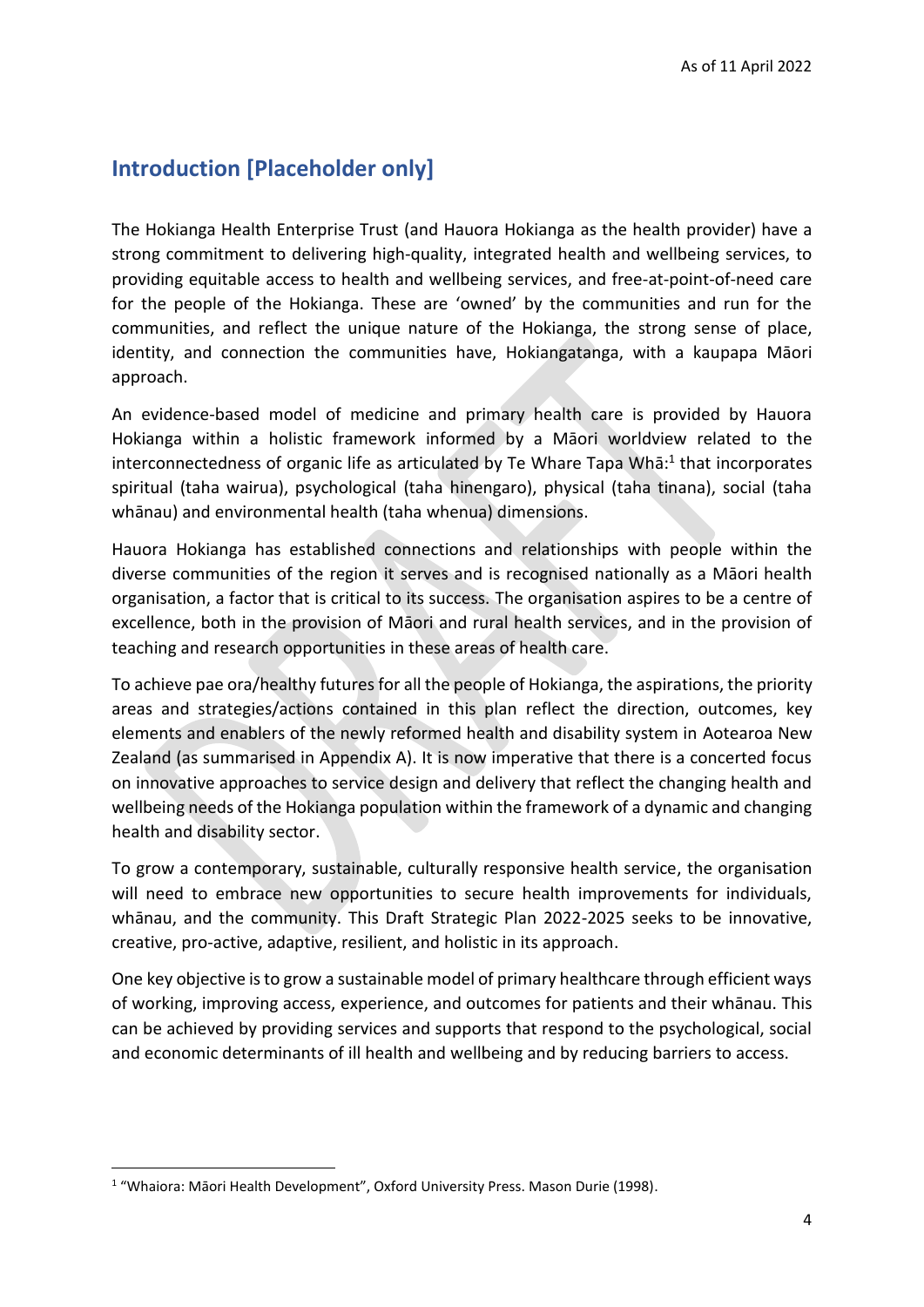## <span id="page-4-0"></span>**Vision**

#### Whānau Oranga

#### Achieved through collaboration and service excellence.

## <span id="page-4-1"></span>**Guiding Principles**

To achieve this vision, we are committed to:

- ➢ Te Tiriti o Waitangi as the founding document of Aotearoa New Zealand.
- $\triangleright$  Equitable health and wellbeing outcomes
- $\triangleright$  Provision of high-quality, integrated, and holistic health and wellbeing services.
- $\triangleright$  Te Rarangahia Mai Te Takapau Taonga framework (cultural safety).<sup>2</sup>
- $\triangleright$  Offering a service with no cost at the point of need.

## <span id="page-4-2"></span>**Values**

These values reflect the culture of the organisation and how we act and work towards the vision.

**Rangatiratanga** - leadership, excellence, having autonomy, self-determination over one's health and wellbeing.

**Manaakitanga** - respect, integrity, humility, kindness, generosity, being tika, pono and having aroha.

**Whanaungatanga** - unity, belonging, cohesion, relationships, and collaboration.

**Wairuatanga** - identity, uniqueness, essence, culture, holistic wellbeing.

<sup>2</sup> This programme seeks to interweave Hokianga Taha Māori, Wairua Māori, Tikanga Māori, Kaupapa Māori and Rongoā Māori throughout the organisational environment and services (refer also to Appendix B).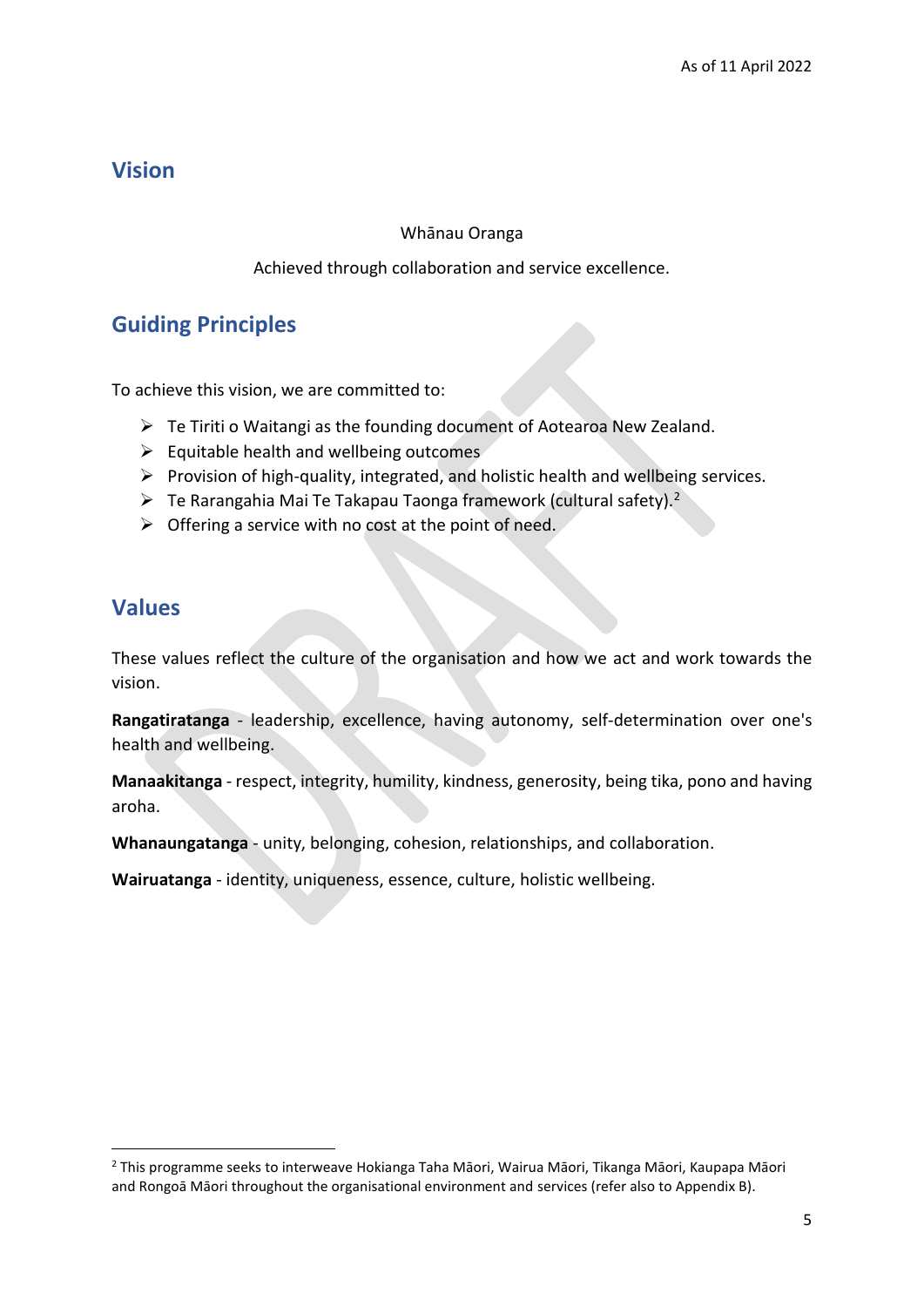#### As of 11 April 2022

## **Key Priorities & Strategies/Actions**

#### **He tangata, he tangata, he tangata - People and Partnerships**

#### **1. Te Tiriti o Waitangi**

1.1 Establish and maintain effective relationships with Iwi to ensure a collaborative approach to meeting the needs of whānau in the Hokianga.

1.2 Implement Te Tiriti across services and throughout the organisation.

1.3 Complete implementation of the Rarangahia mai te Takapau Taonga framework to promote and support culturally safe practice.

1.4 Encourage the use of te reo throughout the organisation.

#### **2. Mana Taurite - Equity and access**

2.1 Pursue equity of access to services for the people of Hokianga.

2.2 Pursue equity of funding and resources for the people of the Hokianga.

2.3 Pursue equity of outcomes for the people of the Hokianga.

<span id="page-5-0"></span>2.4 Identify areas where Hauora Hokianga might lead health and wellbeing developments based in the communities.

2.5 Explore the establishment of a funding role to seek additional finance for some of the strategic priorities and actions (as a pilot for the period of the Strategic Plan).

#### <span id="page-5-1"></span>**Hei oranga mo te iwi - Health and Wellbeing**

#### <span id="page-5-2"></span>**3. Mana whānau, Mana ratonga - Service design and delivery**<sup>3</sup>

3.1 Utilise an evidence-based, best practice approach to service delivery and align care in the community based on data collected,

and gaps identified in consultation with the community and staff.

3.2 Develop and promote innovative and transformational approaches that enable mana motuhake.

3.3 Develop innovative, holistic, interagency approaches to address social determinants and create real impact and change by communities working together with health, disability, and other social sector organisations.

<span id="page-5-5"></span><span id="page-5-4"></span><span id="page-5-3"></span><sup>&</sup>lt;sup>3</sup> Refer also to Appendix C for further detail related to the clinical health service priorities and aims.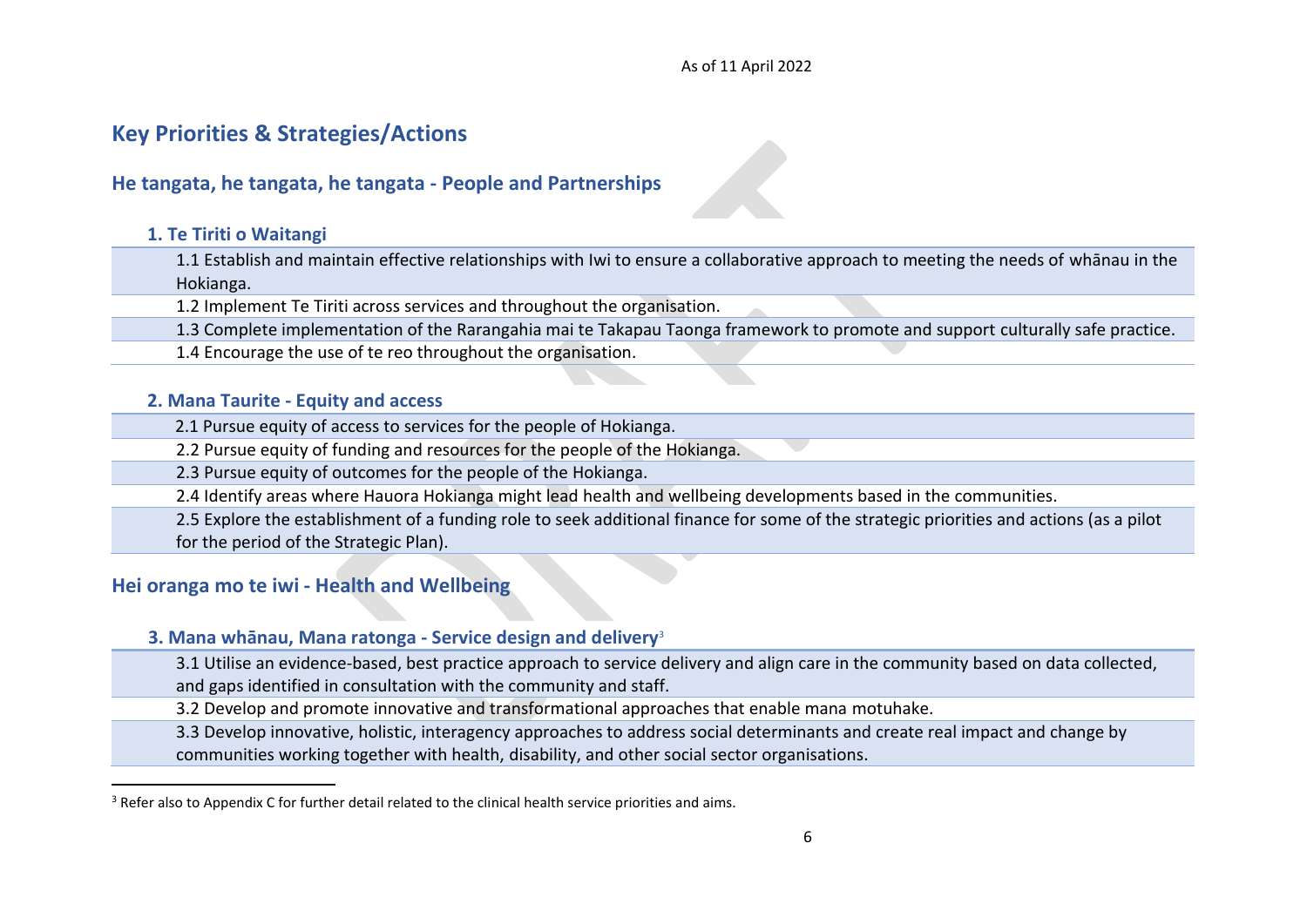3.4 Pro-actively improve access and patient experience by integrating rongoa, mātauranga, and kaupapa Māori models across services.

3.5 Adopt the 'Better Primary Health Care' headline measures<sup>4</sup> to ensure a shift towards community and consumer-led priorities and a detailed analysis of the experience of people accessing services.

3.6 Focus on a renewal and integration of mental health and wellbeing services. Publish at the end of year one a service description, referral pathways and documentation to enable integration and ease of access to mental health and social support. [This will include outcome measures for the remainder of the period of the Strategic Plan.]

3.7 Provide care to our communities across the course of their lives - mokopuna and tamariki ora, whānau ora, kaumatua ora.

 3.8 Pro-actively promote, provide, and support preventative health promotion programmes and initiatives and accessible screening (including breast, cervical, bowel screening).

3.9 Ensure those with long-term conditions have appropriate services to enable them to participate and lead the management of their condition within a culturally responsive context.

 3.10 Practice to and beyond the standards required by external assessments and accreditations including the RNZCGP Cornerstone Programme, DRHM Rural Hospital accreditation programmes, the MSD provider accreditation, the 'Baby Friendly Hospital Initiative', the annual Food control plan audit by The Far North District Council, and the MOH Health & Disability surveillance audit.

 3.11 Ensure organisational readiness for and resilience to unexpected adverse events, including identifying areas where Hauora Hokianga might support and empower others' (community-led) initiatives.

#### **4. Kai manaaki - Workforce sustainability and development**

4.1 Develop a comprehensive Workforce Sustainability Strategy to address the critical and long-term issues faced by Hauora Hokianga.

4.2 Undertake an urgent review of the clinical service provision with a view to the long-term role of the community clinics/teams, approaches to supporting patient and whānau wellbeing, screening and self-care of long-term conditions versus accessing acute care.

4.3 Strengthen a community-based workforce and career pathways, that seek to provide employment and development for the Hokianga people, and to retain their skills and experience.

4.4 Strengthen and develop innovative approaches to the workforce and professional development.

<span id="page-6-0"></span><sup>4</sup> Measures reported within the Adult Primary Care Survey as part of the Ministry of Health's national NZ Health Patient Experience Report.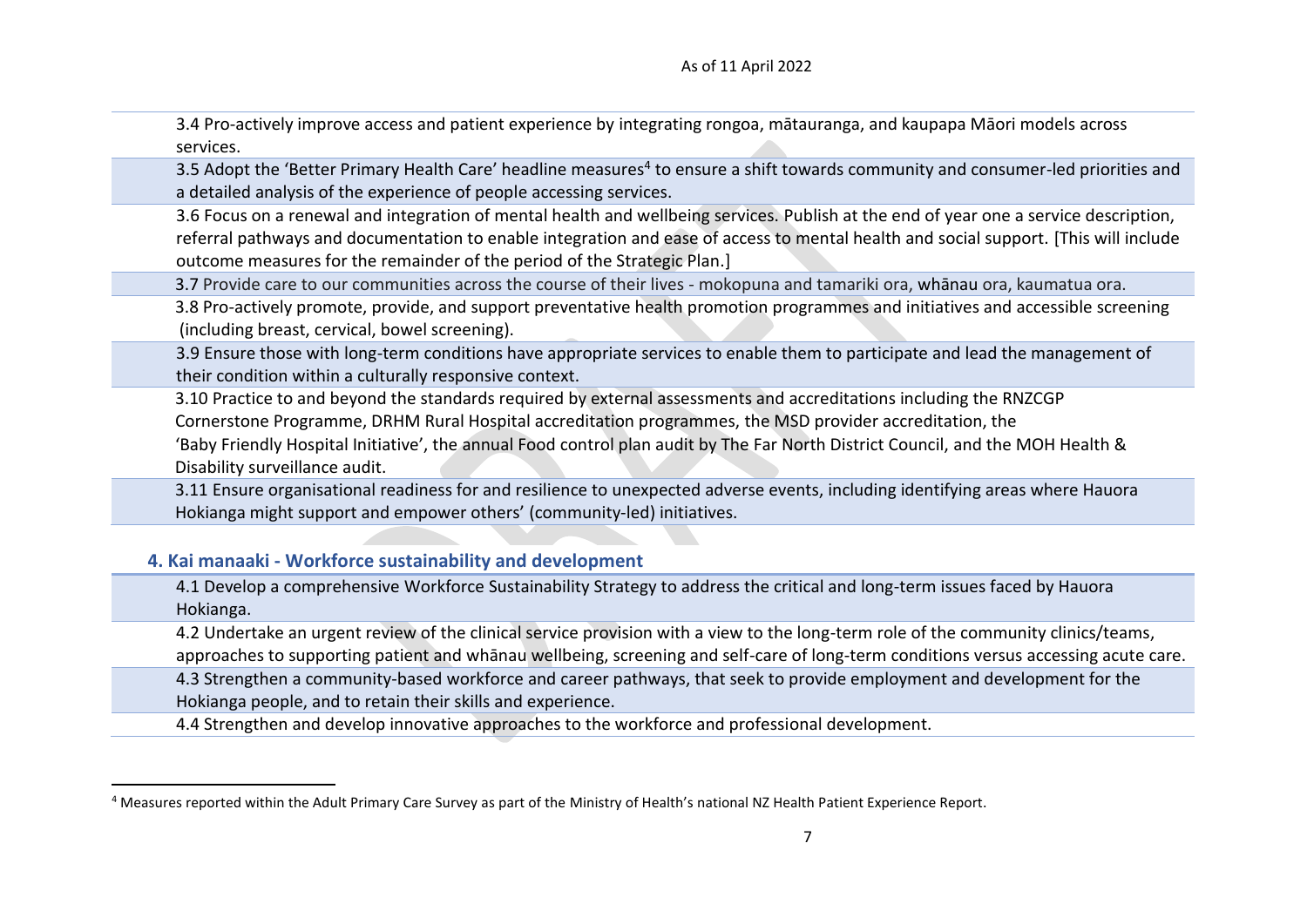4.5 Seek in all aspects of service provision and employment of staff to implement approaches and actions that improve the health and wellbeing of staff.

4.6 Recognise and celebrate staff and organisational achievements and success.

4.7 Ensure the induction/on-boarding and further professional development opportunities provided to staff are consistent, comprehensive, relevant**,** and coordinated.

4.8 Seek to embed business continuity and succession planning into all roles within the organisation.

4.9 Ensure recruitment activities reflect the innovative and exciting approaches within Hauora Hokianga's services, as well as the uniqueness of Hokianga as a whole.

#### **5. Akoranga, rangahau - Teaching, Learning and Research**

5.1 Establish Hauora Hokianga as a leader in and centre of excellence of Teaching, Learning and Research with strengths in innovative approaches to Māori and rural health, and the *Rarangahia mai te Takapau Taonga* programme.

5.2 Implement the recommendations of the *Synopsis Workforce Development Report (2021)* as detailed in Appendix D, including the appointment of a role to manage the teaching, learning and research portfolio.

 5.3 Develop an education framework/plan that itemises the delivery of all mandatory education required and where necessary links it to contractual requirements for ease of reporting.

#### **Tino rangatiratanga - Autonomy and Effectiveness**

#### **6. Key infrastructure/enablers**

#### **6.1 Information technology and information management**

6.1.1 Develop an Information Technology and Information Management Plan to reflect and support the priority actions identified in the Strategic Plan 2022-2025.

6.1.2 Implement a coordinated suite of information technologies that provide and promote effective tele-health opportunities to improve access to services and information (including an integrated patient portal)**,** and to promote virtual care and remote patient monitoring.

<span id="page-7-3"></span><span id="page-7-2"></span><span id="page-7-1"></span><span id="page-7-0"></span>6.1.3 Invest in the technology required at all clinics to underpin innovations in service provision and community connectivity. [This includes the rollout of fibre connectivity and stable power sources as well as increasing remote access capabilities and reducing isolation through IT as a point of access to services. Exploring options for funding this in partnership with other providers/agencies or, for instance, as an educational provider, may provide partial funding.]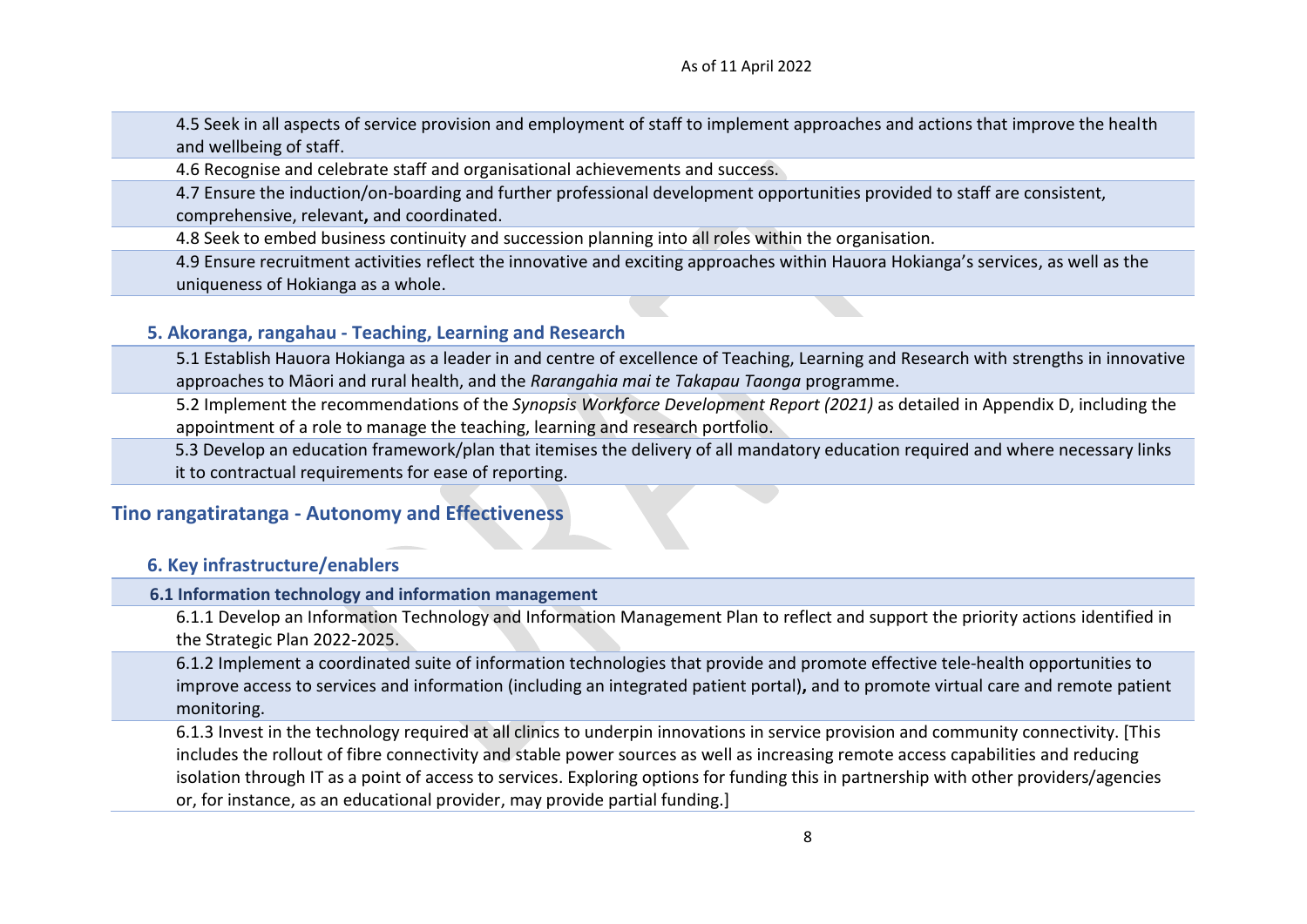6.1.4 Seek digital platforms for key pan-organisation business processes (e.g., timesheets, rosters, records management), to address risk and compliance with relevant legislation, improve data accuracy and business continuity, and increase staff skill levels.

6.1.5 Utilise the functionality of the current IT systems more effectively (e.g., XERO, MyPractice, SharePoint).

6.1.6 Explore the need for additional capacity to ensure the IT team can undertake professional development and/or provide services/training.

 **6.2 Facilities Management**

6.2.1 Undertake the deferred maintenance, refreshes, and compliance work to ensure compliant, safe and whānau-friendly facilities.

6.2.2 Move the logging and monitoring of faults/incidents to the available digital platform (BMS) to ensure an increased ability to plan maintenance or urgent responses.

6.2.3 Invest in standard and clinical equipment at the clinics (e.g., solar power units, water supply, air conditioning, ECGs). [Perhaps in conjunction with a community or business sponsor.]

6.2.4 Enhance the transport options facilitated by Hauora Hokianga.

6.2.5 Monitor and evaluate the security needs of staff and patients at all facilities.

6.2.6 Ensure Hauora Hokianga has fit-for-purpose facilities through a coherent building programme.

6.2.7 Consider utilisation of other assets owned by the Trust to accommodate the growing workforce and innovative approaches implemented.

 **6.3 Business process continuity**

6.3.1 Review pan-organisation and unit business processes to identify opportunities to reduce workload, duplication, and risk (e.g., data inaccuracies, privacy breaches, ACC funding), to maximise utilisation of the available digital functionality, and to provide staff with consistent, sustainable processes.

<span id="page-8-0"></span> **6.4 Environmental ethics and considerations**

6.4.1 Reduce the carbon footprint of Hauora Hokianga.

6.4.2 Integrate Te Ao Māori into the design of services and facilities, and the organisation's sustainability approach.

6.4.3 Support communities to anticipate climate risks and action so as to reduce the impact on their health and wellbeing (e.g., active travel, reduced air pollution, clean water, food sovereignty and security, healthy homes, regenerative land use, a local economy).

#### **7. Communication and Engagement**

<span id="page-8-3"></span><span id="page-8-2"></span><span id="page-8-1"></span>7.1 Develop Communication and Engagement Plan to reflect and support the priority workstreams identified in the Strategic Plan 2022-2025.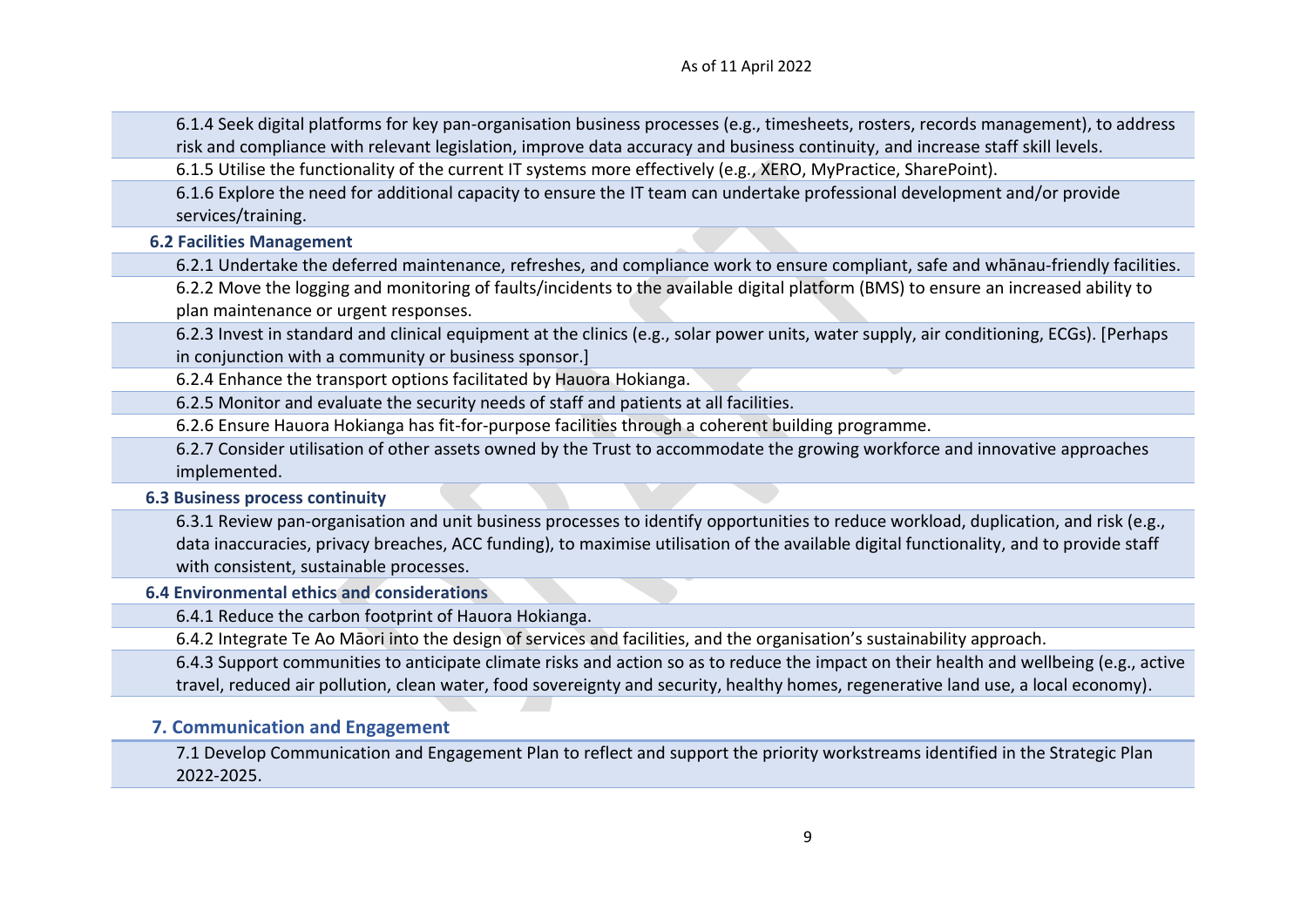7.2 Build and enhance relationships and connections with the (smaller) communities, hapū, iwi, and marae within the Hokianga to ensure their voices and needs are included in the design and provision of services.

 7.3 Encourage and support activities that enhance resilience, independence and mental wellbeing by communities, marae, hapū and iwi [such as those developed during the pandemic response].

7.4 Enhance linkages with health and social service agencies to ensure ease of access to all (secondary) services critical to the success of our key priorities. [These might include, e.g., discussions about the co-location of the pharmacy at Hokianga Hospital; other social service agencies offering services and information at the community hubs/clinics.]

7.5 Develop brand awareness - tell our stories through diverse channels to profile achievements, innovative approaches, and the uniqueness of Hauora Hokianga.

7.6 Consider the need for dedicated public relations, communications, and engagement resource (as a pilot for the period of the Strategic Plan).

#### **8. Role of the Trust Board - Governance**

8.1 Review the structure and rules of the Trust Board to ensure that its governance is 'fit for purpose' and effective now and into the future, including succession planning, delegations**'** policy and procedures, and training/professional development provided. 8.2 Define the Advocacy role of the Trust and develop an Advocacy Plan that includes the community engagement to be Undertaken by Trustees. [Significant issues include exploring opportunities to address housing issues (availability and quality), transportation, economic (dis)advantage, employment/training opportunities for youth, improving access and affordability of oral health services, addressing isolation (physical and psychological), improved community connectivity, and the impact of diverse determinants on health and wellbeing (e.g. the impact of non-communicable diseases, illicit drugs, smoking, alcohol abuse, family violence and harm).]

8.3 Leverage the combined networks, skills, and experiences of Trustees to enhance the advocacy and engagement work of the Trust.

<span id="page-9-0"></span>8.4 Form and foster relationships and collaborate with health and social services (e.g., Te Rarara, Habitat for Humanity in key areas of need, such as (but not limited to) housing, dental health, addiction support, mental health, to address these social determinants where appropriate.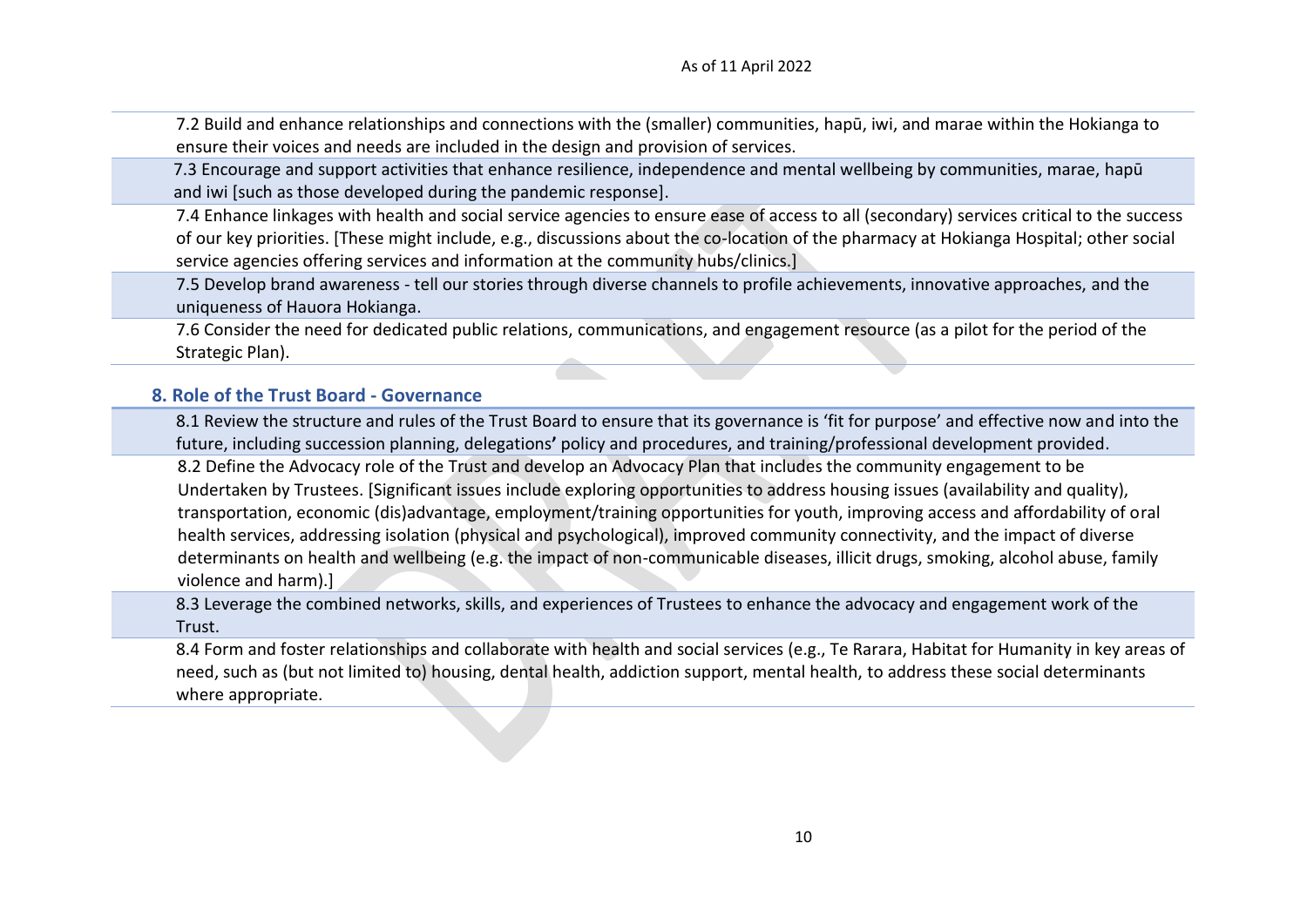## <span id="page-10-0"></span>**Acknowledgements and References**

In preparing the Draft Strategic Plan 2022-2025, several hui (primarily online) were held with the Trust Board and Hauora Hokianga Executive Group, as well as with a cross section of staff (teams and individuals) within the organisation. Some individual Trustees provided contributions from their respective communities and whānau. The author would like to acknowledge these contributions during what is an extremely pressured time for all those involved in the provision of health and wellness services.

Documents that have informed the Draft Strategic Plan 2022-2025 include past Hokianga Health Enterprise Trust/Hauora Hokianga Annual Business plans, Annual Reports, Strategic plans, the Trust Deed and Rules of the Hokianga Health Enterprise Trust. References also include:

- ➢ *Rarangahia Mai Te Takapau Taonga Hauora Hokianga Interweaving the Cultural Landscape (Presentation)*
- ➢ *Hauora Hokianga Synopsis Workforce Development (October 2021)*
- ➢ *Te Ara Hou – The New Pathway Hauora Hokianga Pathway Proposal Discussion Paper (November 2019)*
- ➢ *Te Tai Tokerau Northland Health Strategy 2040 (Draft 17).*

This document seeks to be the Strategic Plan for both the governance and operations of the organisation (as compared with previous Strategic Plans).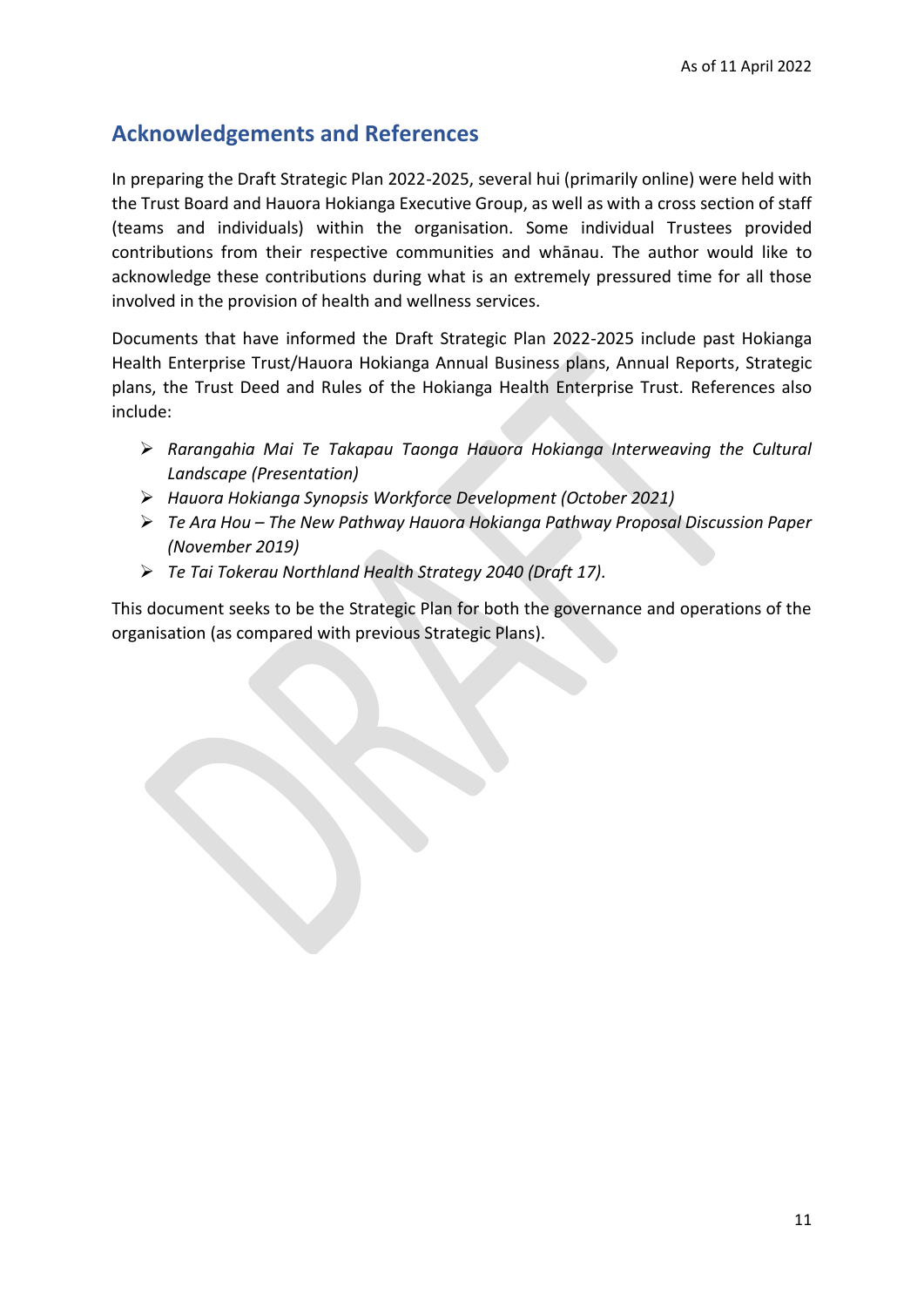## <span id="page-11-0"></span>**Appendix A: Outcomes the new health system must work toward:**<sup>5</sup>

**Equity:** tackling the gaps in health outcomes and access between different populations and areas of New Zealand, with a particular focus on Māori, Pacific peoples and people with disabilities.

**Sustainability:** embedding population health as the driver for promoting good health, preventing and reducing health need, and promoting effective and efficient care.

**Person- and whānau-centred care**: empowering all people to manage their own health and wellbeing, have meaningful control over the services they receive, and treating people, their carers and whānau as experts in care.

**Partnership**: ensuring partnership with Māori in leading the design and delivery of services at all levels of the system and empowering all consumers of care to design services which work for them.

**Excellence:** ensuring consistent, high-quality care in all areas, and harnessing clinical leadership, innovation, digital and new technologies to continuously improve services.

#### **Key elements and enablers of reformed health system:**

**Kaupapa Māori Hauora:** the health system will reinforce Te Tiriti o Waitangi articles and Whakamaua<sup>6</sup> principles.

**Community services:** services will be co-designed with people, and they will be able to access a comprehensive range of support in their local communities to help them stay well.

**Hospital services:** emergency and specialist health care will be accessible and high quality for all.

**Technology and information:** access to health care will be enhanced by technology and health information will be shared across the system and with the people it serves.

**Workforce:** long term planning will ensure sufficient workers for the future, organisations will share an understanding of where and how skills should be best deployed, and workers and professional groups will focus on the health and wellbeing of the population and the system as a whole.

**Healthy futures:** the health system will look upstream to promote health and prevent ill health, establish partnerships with those in other sectors to address social and economic drivers of health, and ensure environmental sustainability and thriving, climate resilient communities.

<sup>5</sup> As summarised in *Te Tai Tokerau Northland Health Strategy 2040* (Draft 17).

<sup>6</sup> The Ministry of Health's Māori Health Action Plan: [https://www.health.govt.nz/our](https://www.health.govt.nz/our-work/populations/maori-health/whakamaua-maori-health-action-plan-2020-2025)[work/populations/maori-health/whakamaua-maori-health-action-plan-2020-2025](https://www.health.govt.nz/our-work/populations/maori-health/whakamaua-maori-health-action-plan-2020-2025)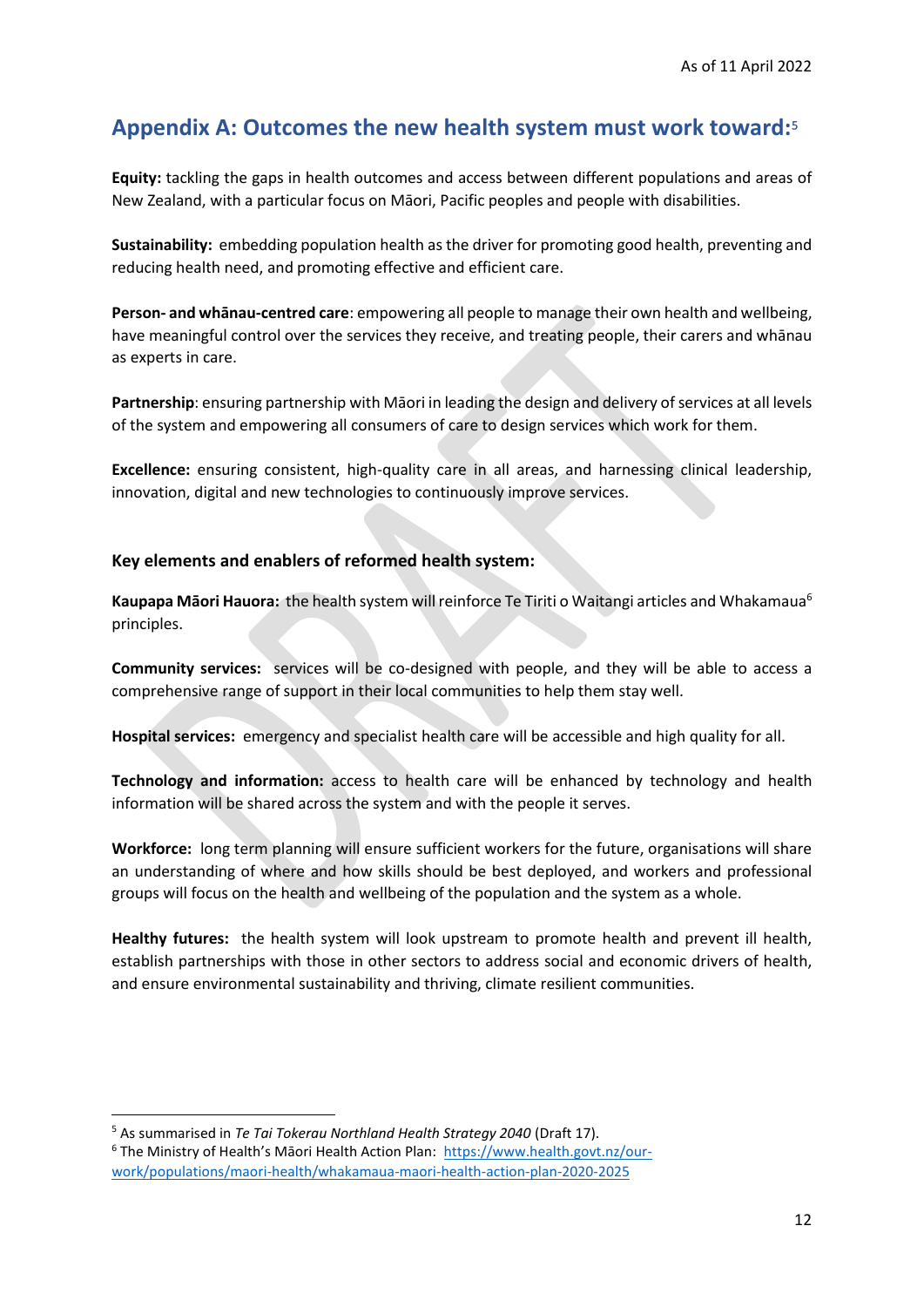## <span id="page-12-0"></span>**Appendix B: Rarangahia mai te Takapau Taonga – Interweaving the Cultural Landscape<sup>7</sup>**

Components of Rarangahia mai te Takapau Taonga include:

- Tikanga Whakatau Entry pathway, overview to the programme for all new staff
- Kaupapa o te Kāinga Local/Hokianga concepts and rituals
- Te Wakaputanga me Te Tiriti o Waitangi Foundational relationships
- Rongoā Traditional beliefs, healing, customs and practices
- Whare Tapa Whā National Māori Framework
- Dynamics of Whanuangatanga Power of relationships
- Te Reo me ngā Tikanga Local/Hokianga Reo and customs
- Huihuinga Creating learning opportunities by developing partnerships with other Kaupapa Māori learning institutions, such as Ringa Atawhai Mātauranga, and Wānanga o Aotearoa.

<sup>7</sup> Refer to *Rarangahia Mai Te Takapau Taonga Hauora Hokianga Interweaving the Cultural Landscape (Presentation)* and *Hauora Hokianga Synopsis Workforce Development (October 2021)* for further details.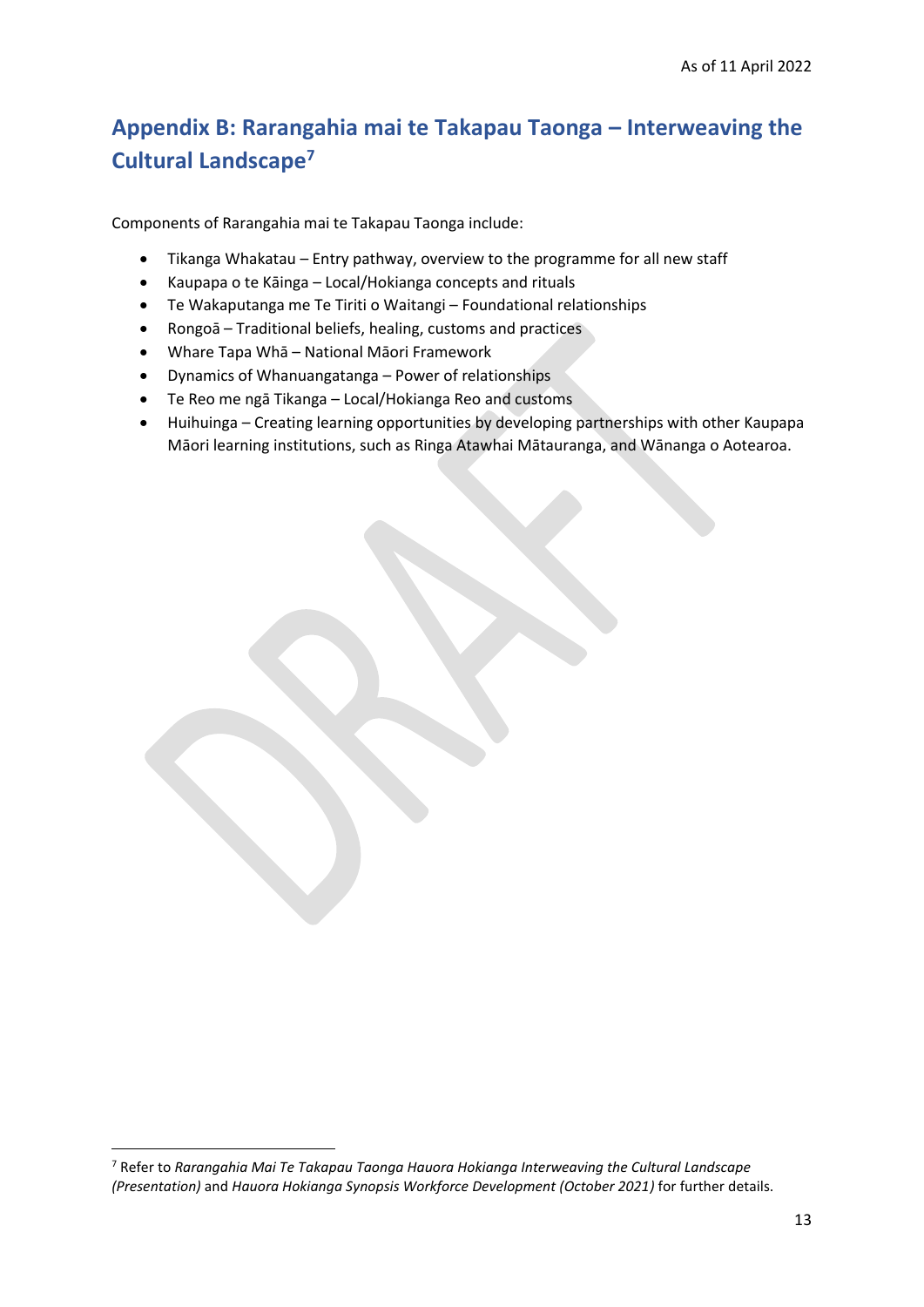## <span id="page-13-0"></span>**Appendix C: Clinical health service priorities and aims<sup>8</sup>**

The key priority area 'Health and Wellbeing for the peoples of Hokianga' of the Strategic plan includes the proposed broad areas of work priorities for the clinical teams, overseen by the Clinical Governance Group. These are high level key priorities guiding the development of a broad array of services provided to the community. They are not intended to identify every service, but to guide actions and areas of development that will provide measurable outcomes over the next five years. Beneath these priorities lie programmes of work that will have more detailed performance measure development, audit, and quality improvement cycles.

Over the past 2 years the attention and a substantial proportion of the clinical and leadership resource has been diverted to responding to the pandemic and as a result focus has been diverted away from other clinical priorities. This is likely to continue in the short term with significant resources invested and clinical staff constraints, however, it is hoped that within the next year the pandemic response will start to reduce and be absorbed into the 'business as usual' of the organisation.

There is a shift at a national and regional level away from disease specific health targets and towards patient experience, and this is reflected in the clinical priorities identified. It is also anticipated that the Health System Reforms, with the disestablishment of existing DHBs, the establishment of Health NZ with four regional offices, and the establishment of the new Māori Health Authority, Te Mana Hauora Māori, around July 2022 will all have a significant impact of the development of services and priorities. This is an area of significant uncertainty, but it is anticipated that localities will be established that will have a role in directing and prioritising the development of Tier 1 communitybased services.

The priority areas identified are complimentary to, and enabled by, other areas of organisational development identified in other parts of the Strategic Plan, particularly the evolution of the IT capacity and clinical services to enable new and enhanced and ways for the communities to interact with the services provided. Of note is that Hauora Hokianga's services are and will continue to be subject to a wide variety of external assessments and accreditation including the RNZCGP Cornerstone Programme, Rural Hospital accreditation programmes, newly established MSD provider accreditation, as a "Baby Friendly Hospital", and ARC programmes.

#### **Better Primary Health Care**

In line with the MoH Health System Indicator Framework we will adopt the 'Better Primary Health Care' headline measures:

(1) Percentage of people who say they can get primary care from a GP or nurse when they need it

(2) Percentage of people who say they felt involved in their own care and treatment with their GP or nurse.

These measures are a small part of the measures reported within the Adult Primary Care Survey as part of the national NZ Health Patient Experience Report which also provides a wide range of more detailed analysis of the experience of people accessing our services. The focus on patient experience rather than specific clinical measures is a deliberate shift toward a response to community and consumer led priorities rather than professional and service led priorities.

<sup>8</sup> As provided by the Clinical Governance Group (March 2022).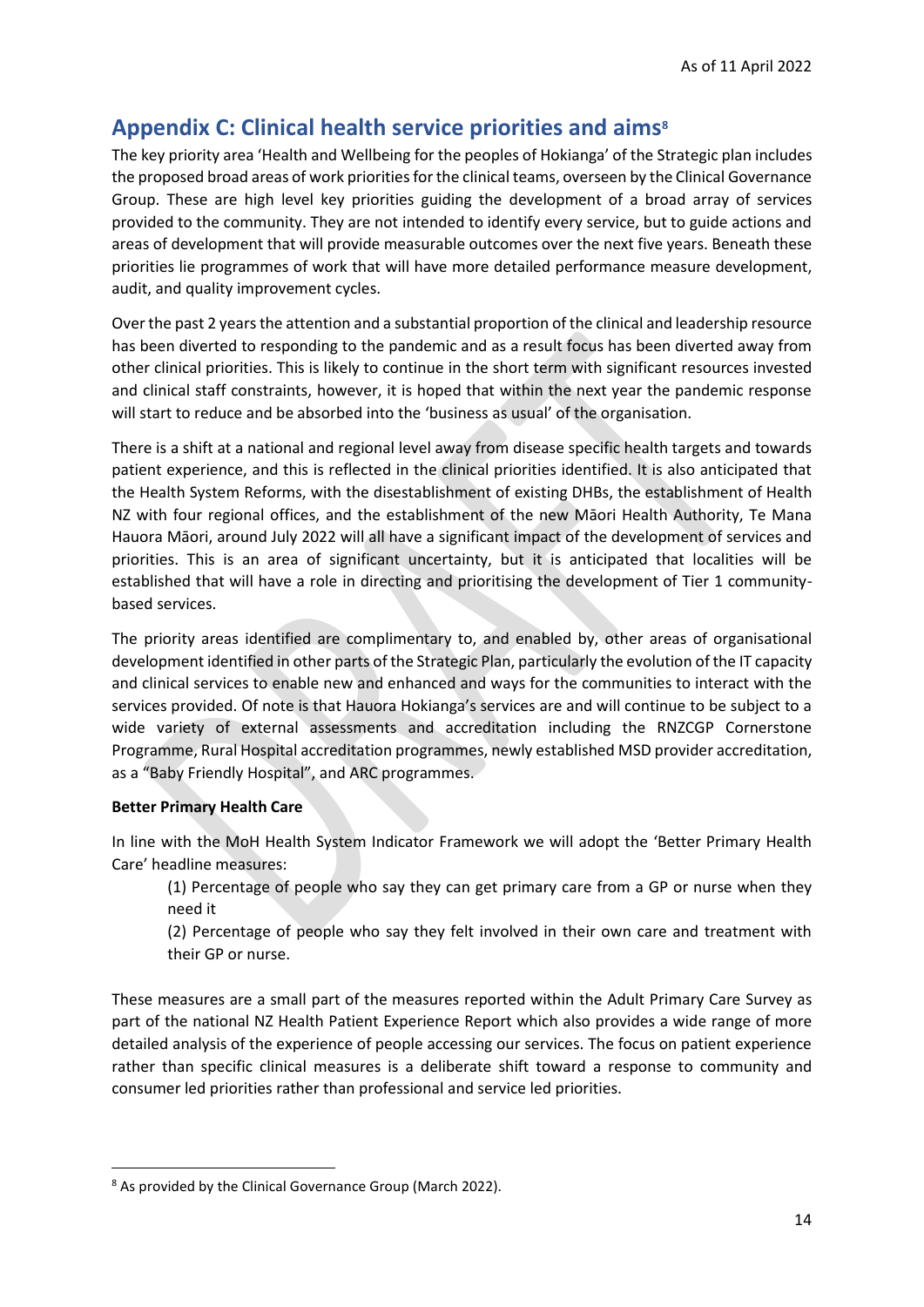In adopting these measures, and in seeking to improve and address our performance against these measures, we will undertake a range of activities to improve access and patient experience, including looking at innovative ways of interacting with the service, including the integration of kaupapa Māori approaches to health interventions.

#### **Mental Health and Wellbeing services**

There is a widely documented increase in dissatisfaction with and demand for services aimed at addressing social and mental health distress, including substance misuse services and youth mental health services both locally and nationally. This has to some extent been matched by increasing investment within aspects of primary social and community services aimed at these needs. However, this has also been accompanied by changes in services organisation and persisting challenges in accessing specialist services and integrating these services at a local level.

Over the first year covered by this strategic plan we will undertake a service development project, focusing on a renewal and integration of the services coordinated and, in part, delivered through Te Whare Awhina in partnership with other providers, both externally such as the Mid-North Community Mental Health service and the Whanau Ora collective, and other parts of our primary health services such as the Health Improvement Practitioner (HIP), Health Coach and our community nursing and GP teams.

The outcomes of this review will result, at the end of year one, with the publication of service description, referral pathways and documentation to enable integration and ease of access to mental health and social support for youth and adults and will also include outcome measures for the remainder of the period covered by this strategic report.

It is envisaged that these outcome measures will incorporate the high-level system measures included in the MoH System Indicator Improving Mental Wellbeing framework:

- (1) Percentage of child and youth (under 25) accessing mental health services within three weeks of referral
- (2) Access to primary mental health and addiction services (measure in development).

#### **Improvement in the Health of Children**

Although we will retain some specific targets related to child health and wellbeing as below, again we will again shift out focus from specific clinical activities to the overall wellbeing and health such that every child in the Hokianga grows up in an environment that maximises their wellbeing and minimises their risk of adverse outcomes, particularly including rheumatic fever and Rheumatic Heart Disease.

To this aim, and with an emphasis on minimising exposure to risk, we will aim that every child undergoes Well child and before school checks within the Tamariki Ora programme and where needs or risks are identified referrals are made to appropriate support services such as Whanau Ora, Family Support services or others.

In addition, we will, in keeping with the health system indicators retain our focus on immunisations and specific targets include percentage of children who have all their age-appropriate schedule vaccinations by the time they are two years old.

We will also monitor and seek to reduce hospital admissions for children under five for an illness that might have been prevented or better managed in the community.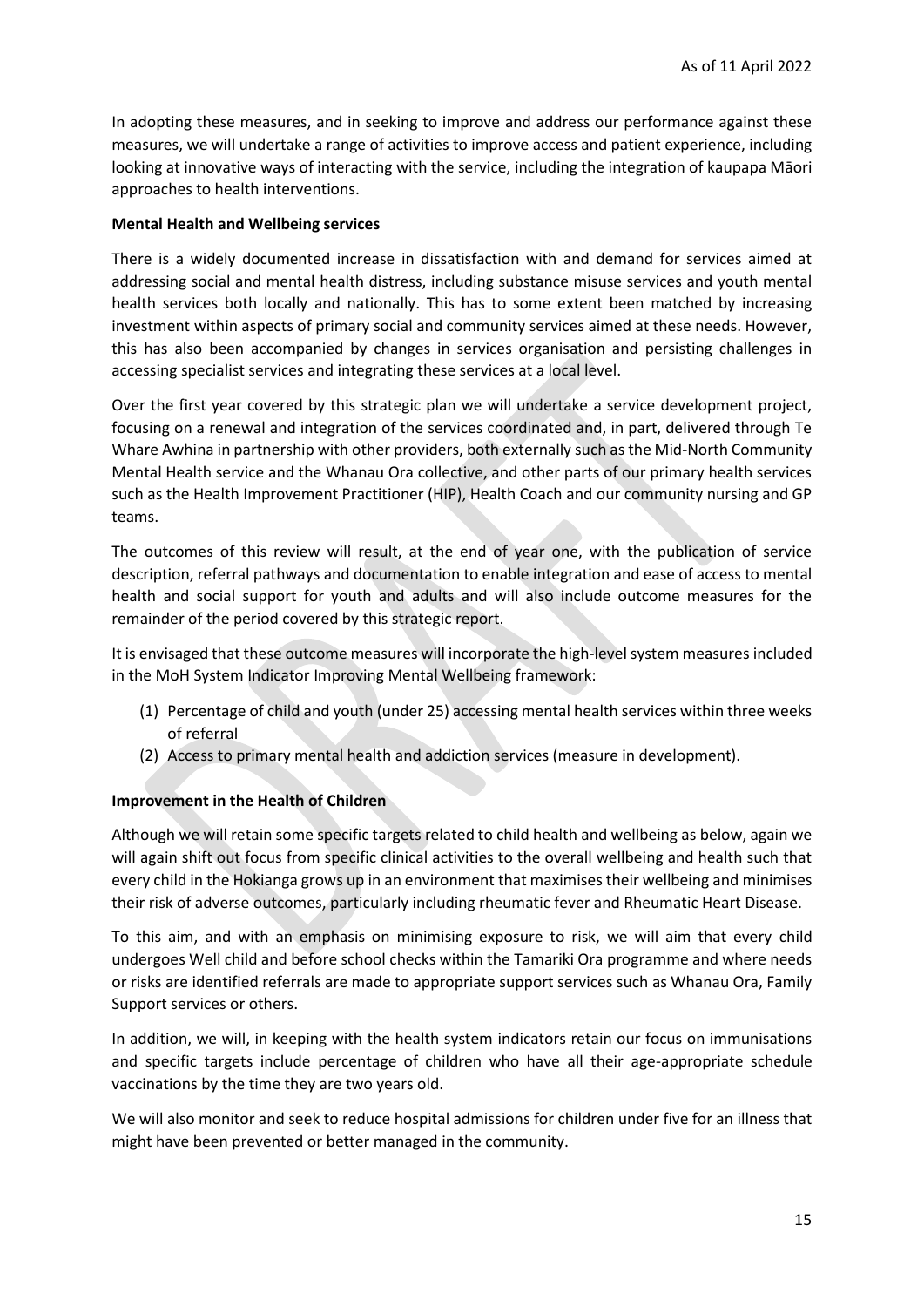Hokianga Health midwifery service endeavours to have breastfeeding fully established on leaving hospital following delivery and achieves close to 100% success rate in this and we will continue to report against this measure. Encouragement and support to maintain breastfeeding post-discharge is an important component of ante-natal and post-natal visits and Hauora Hokianga will maintain it's accreditation by the NZ Breastfeeding Alliance as a "Baby Friendly Hospital."

#### **Long term condition management**

In the past we have reported directly on specific health activities related to named health conditions. While this activity will continue within the work of the Clinical Governance group, with individual cycles of quality improvement relating to specific conditions continuing, we will move the focus within this high-level document to a focus on the experience of people with any long-term condition.

Thus, our aims for inclusion in this plan are that anyone with a long-term condition is that they will have appropriate reviews and monitoring and access to support services to enable them to participate and lead the management of their condition with access to treatment recommended in current guidelines set within a culturally responsive context. We will also monitor and seek to reduce hospital admissions for people aged 45–64 for an illness that might have been prevented or better managed in the community.

We will report against both overall achievement of these targets, and also to specific conditions as programmes are developed. These conditions will include, but are not exclusive to:

- Diabetes
- Cardiovascular disease
- Congestive heart failure
- Chronic Obstructive Pulmonary disease
- Gout
- Chronic renal disease.

#### **Improving wellbeing through prevention**

Although the specific smoking cessation contract has been unstable over the past two years, we continue to consider this a key determinant of ill health in our community and a disproportionate number of our community continuing to smoke. We will therefore continue to report against smoking rates, smoking status recording rates, smoking advice and support offered rates. We will undertake programmes to improve these rates.

We will continue to work closely with Breast Screening NZ to ensure that the uptake of screening for eligible women in Hokianga is as high as possible and will report against these rates.

We seek to increase the number of women participating in the cervical screening programme and as the new self-administered HPV screening programme is introduced, we will continue to report against the rates of participation and screening and hope to see an increase in our historically low levels of participation.

We will monitor and report against participation in the newly established bowel screening programme.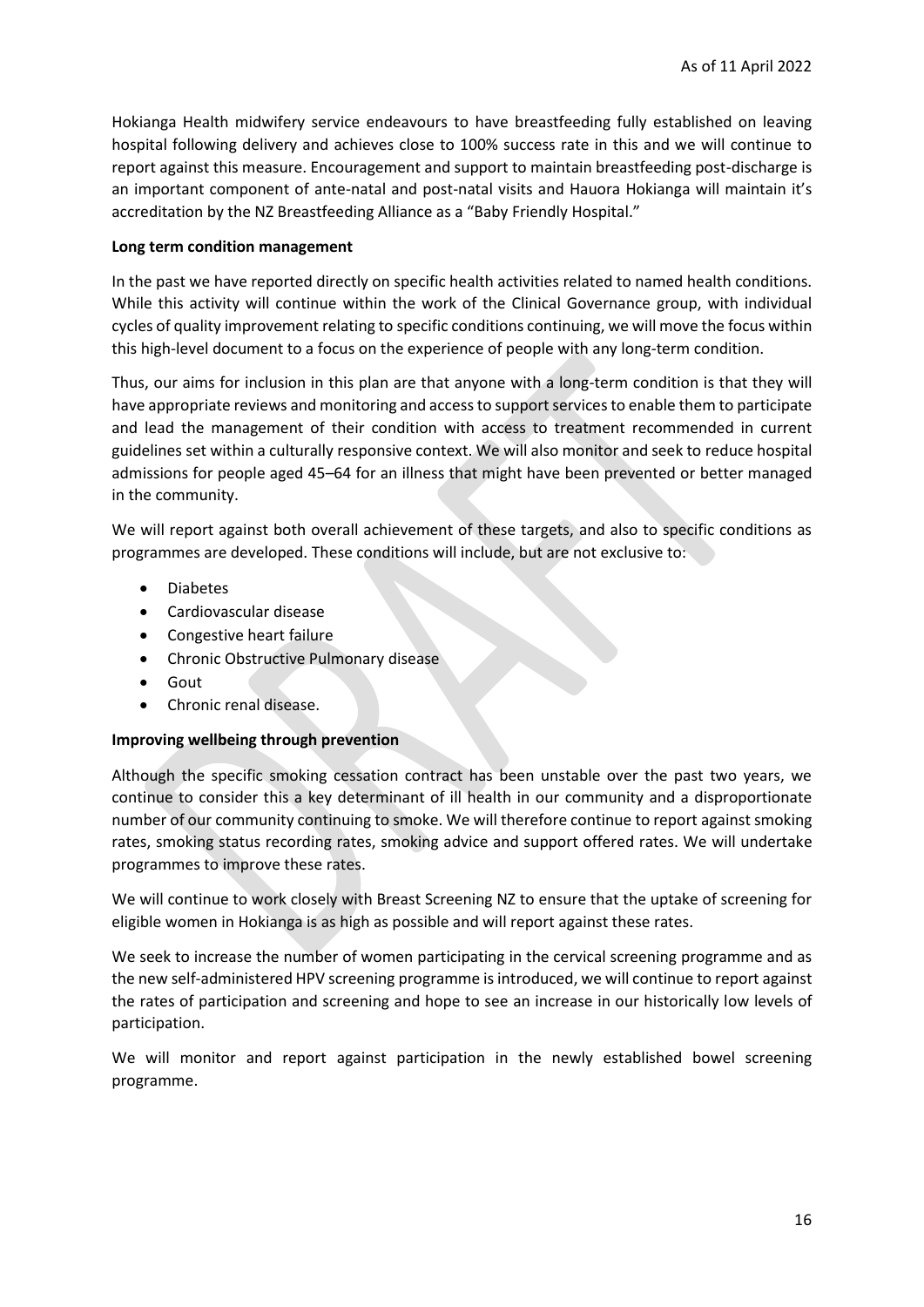## <span id="page-16-0"></span>**Appendix D: Extract from Synopsis Workforce Development Report (2021)**

#### **"Recommendations**

The **overarching recommendation** of the report is to establish the strategic direction of all education activity delivered by and for Hauora Hokianga. In doing this consider developing Hauora Hokianga as a centre of excellence for research and education provision both internally and externally. This will require a collaborative approach with several providers and exploration of adequate funding streams.

The strategic direction informs the implementation of the following recommendations which are:

- 1. Appoint a person to manage the education portfolio
- 2. Implement the full Rarangahia mai te Takapau Taonga programme as this is a point of significant difference to the essence of Hauora Hokianga
- 3. Develop an education framework/plan that itemises the delivery of all mandatory education required and where necessary links it to contractual requirements for ease of reporting
- 4. Develop criteria for financial support of staff development
- 5. Ensure performance reviews support/inform individual development
- 6. Invest in those in lower wage roles who are committed to the organisation and community and want to advance."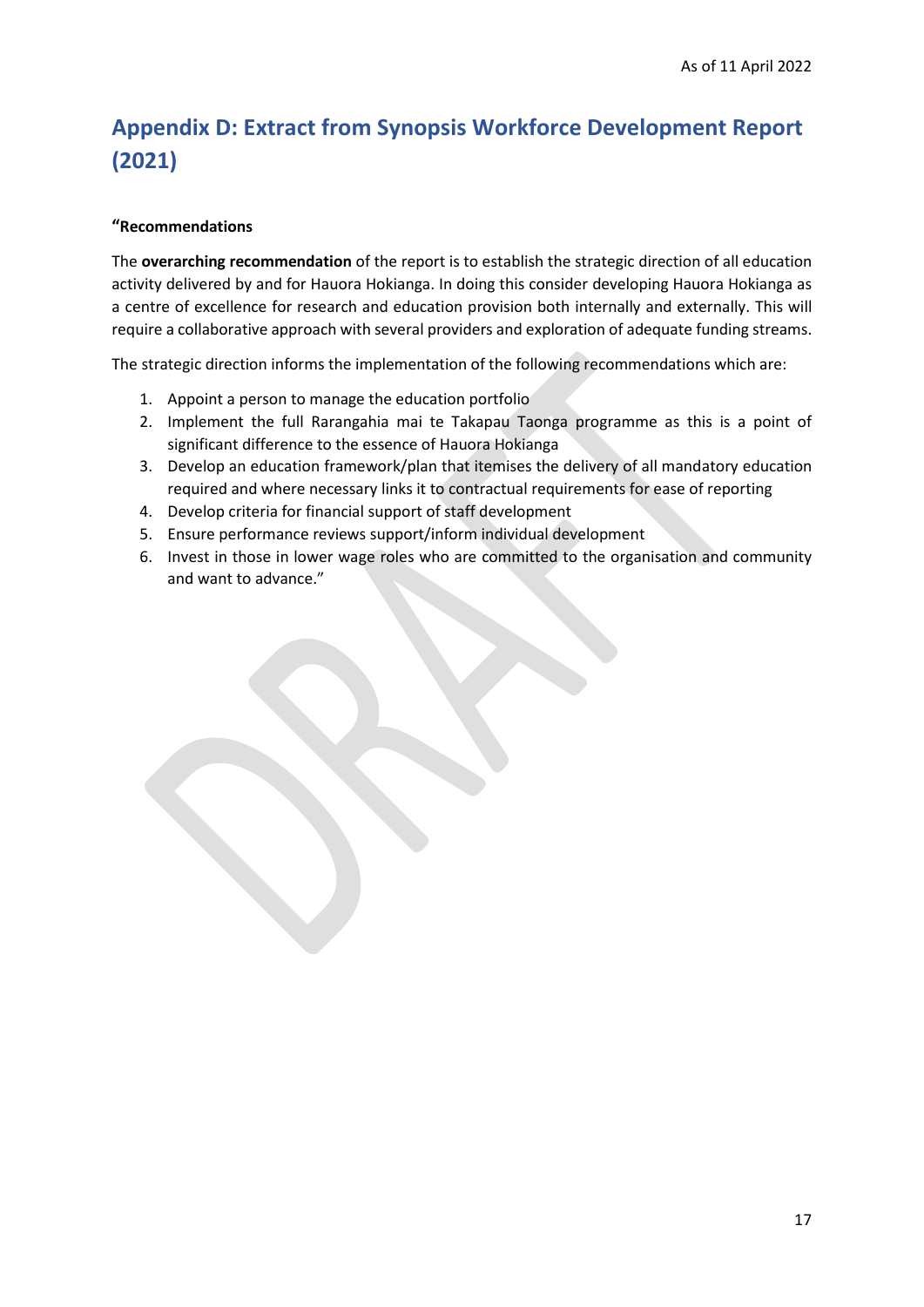## <span id="page-17-0"></span>**Consultation Questions and Feedback?**

In preparing the Draft Strategic Plan 2022-2025, several hui (primarily online) were held with the Trust Board and Hauora Hokianga Executive Group, as well as with a cross section of staff within the organisation. Some Trustees provided contributions from their respective communities and whānau.

The overarching questions below were asked of all those involved, and we are seeking your input on these as well as on the document itself through this consultation process.

The questions related to sections of the document below are intended to spark innovative ideas, feedback and comment, and are indicative only of the kinds of things you might wish to consider.

Please submit all feedback to **[consult@hokiangahealth.org.nz](mailto:consult@hokiangahealth.org.nz)**

#### **Ngā Pātai/Overarching questions:**

- $\checkmark$  What does health care in the Hokianga look like in five/ten/25 years' time?
- $\checkmark$  What are the needs of the peoples/communities of the Hokianga?
- $\checkmark$  What would have the greatest impact for you as an end user of health services, as a team member/part of the organisation, as a member of the community?
- $\checkmark$  What might be required to support and or achieve innovative approaches to service delivery?
- $\checkmark$  Does this capture the essence of Hauora Hokianga as an organisation, and as a health and social services provider?

#### **Vision [page 6]:**

- $\checkmark$  Does this vision statement capture what we seek to achieve for the peoples of the Hokianga?
- $\checkmark$  Does the vision statement express our unique qualities and the impact we aspire to (continue) to have in the Hokianga?

#### **Guiding Principles [page 6]:**

- $\checkmark$  Are these principles reflective of the organisation, the ways it works within the communities?
- $\checkmark$  What other guiding principles might help us all to achieve the stated vision?

#### **Values [page 6]:**

- $\checkmark$  Are these values reflective of us as an organisation, and as a health and social services provider?
- $\checkmark$  What would you consider the core values that reflect the (future) culture of the organisation?